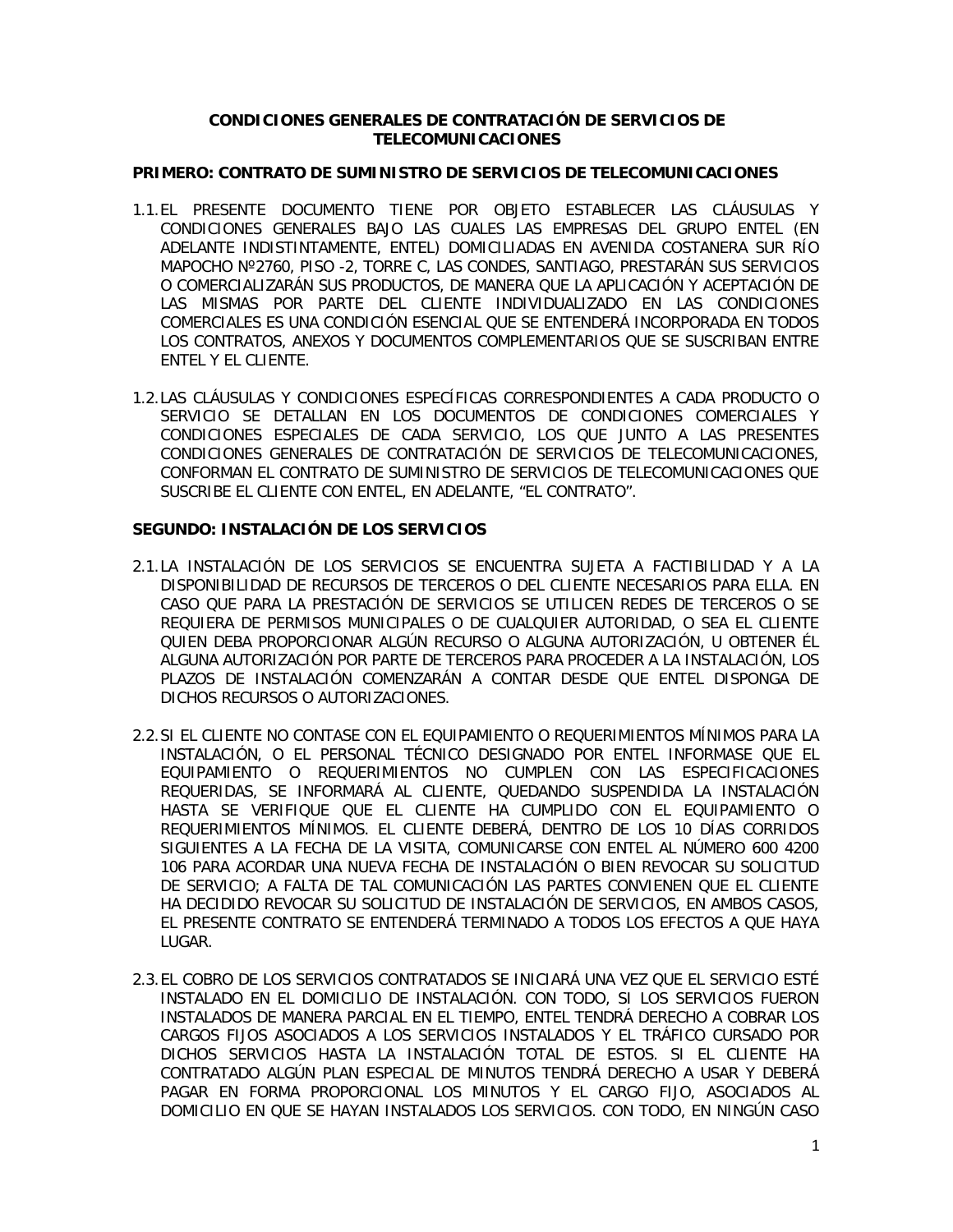EL USO ANTICIPADO DE LOS SERVICIOS Y PAGO TOTAL O PROPORCIONAL DEL CARGO FIJO O DE LOS MINUTOS CURSADOS, SE IMPUTARÁ AL PLAZO DE DURACIÓN DEL CONTRATO, EL CUAL SÓLO SE CONTABILIZARÁ A PARTIR DE LA FECHA DE INSTALACIÓN TOTAL DE LOS SERVICIOS, OPORTUNIDAD QUE DARÁ ORIGEN AL COBRO TOTAL DEL PRECIO PACTADO POR EL PLAZO DE DURACIÓN DEL CONTRATO.

2.4. PARA LOS EFECTOS INDICADOS EN LA SECCIÓN ANTERIOR, AL CONCLUIRSE TOTALMENTE LA INSTALACIÓN EL CLIENTE DEBERÁ SUSCRIBIR AL ACTA DE INSTALACIÓN RESPECTIVA. EN CASO QUE EL CLIENTE NO SE ENCUENTRE EN EL LUGAR DE INSTALACIÓN EN LA ÉPOCA EN QUE ÉSTA SE LLEVE A EFECTO, AUTORIZA Y FACULTA EN ESTE ACTO A ENTEL PARA REQUERIR DE CUALQUIER PERSONA ADULTA QUE SE ENCUENTRE EN EL LUGAR DE INSTALACIÓN PARA QUE RECIBA Y SUSCRIBA EN SU NOMBRE Y REPRESENTACIÓN EL ACTA DE INSTALACIÓN RESPECTIVA. EN ESTE ÚLTIMO CASO, SI EL CLIENTE TUVIERE ALGUNA DISCONFORMIDAD CON LA INSTALACIÓN EFECTUADA PODRÁ DENTRO DE LOS TRES DÍAS CORRIDOS SIGUIENTES A LA FECHA DE INSTALACIÓN, FORMULAR POR ESCRITO LAS OBSERVACIONES QUE ESTIME PERTINENTES. LA SOLA CIRCUNSTANCIA QUE EL CLIENTE UTILICE LOS SERVICIOS SIN FORMULAR OBSERVACIONES TRANSCURRIDO EL PLAZO DE 10 DÍAS CORRIDOS CONTADOS DESDE LA FECHA DEL ACTA, O DESDE LA COMUNICACIÓN QUE ENTEL LE HUBIERE ENVIADO INFORMÁNDOLE EL TÉRMINO DE LA INSTALACIÓN, EN CASO QUE NO SE PUDIERE O QUISIERE FIRMAR EL ACTA RESPECTIVA, DARÁ A ENTENDER QUE EL CLIENTE DA POR RECIBIDO EL SERVICIO PARA TODOS LOS EFECTOS A QUE HAYA LUGAR.

#### **TERCERO: PRECIO Y FORMA DE PAGO**

- 3.1.EL CLIENTE PAGARÁ A ENTEL, LOS PRECIOS DE LOS SERVICIOS CONTRATADOS E INDICADOS EN EL DOCUMENTO DE CONDICIONES COMERCIALES RESPECTIVO. AL PRECIO O RENTA DE LOS SERVICIOS SE AGREGARÁ EL CORRESPONDIENTE IMPUESTO AL VALOR AGREGADO CON QUE ESTUVIEREN GRAVADOS, ASÍ COMO LOS DEMÁS IMPUESTOS QUE EN EL FUTURO PUDIEREN AFECTARLOS, LOS QUE SERÁN PAGADOS POR EL CLIENTE CONJUNTAMENTE CON EL PRECIO O RENTA, CONSIDERÁNDOSELOS PARA EFECTOS DE SU COBRO, PARTE INTEGRANTE DE ELLOS.
- 3.2.LOS PRECIOS FIJADOS EN UNIDADES DE FOMENTO (UF) SE PAGARÁN Y SE CALCULARÁN SU VALOR EN PESOS, DE ACUERDO AL VALOR DE LA UF DETERMINADO POR LA SUPERINTENDENCIA DE BANCOS E INSTITUCIONES FINANCIERAS PARA EL DÍA EN QUE SE EMITA EL RESPECTIVO DOCUMENTO DE COBRO. SI POR CUALQUIER MOTIVO SE SUPRIMIERE O CONGELARE LA REAJUSTABILIDAD DE LA UNIDAD DE FOMENTO, EL PRECIO O VALOR QUE SE TRATE SE CONVERTIRÁ EN SU EQUIVALENTE EN PESOS A LA FECHA QUE OCURRA TAL EVENTO, Y SE REAJUSTARÁ DESDE ESA FECHA Y HASTA SU PAGO EFECTIVO DE ACUERDO A LA VARIACIÓN MENSUAL QUE EXPERIMENTE EL INDICE DE PRECIOS AL CONSUMIDOR DETERMINADO POR EL ORGANISMO COMPETENTE. LOS VALORES O CARGOS EXPRESADOS EN PESOS SE REAJUSTARÁN AUTOMÁTICAMENTE EN FORMA MENSUAL, CONFORME A LA VARIACIÓN DEL INDICE DE PRECIOS AL CONSUMIDOR DETERMINADO POR EL ORGANISMO COMPETENTE, O POR EL ÍNDICE DE REAJUSTABILIDAD QUE LE REEMPLACE, PARA EL PERÍODO QUE CORRESPONDA, CONTADO DESDE LA FECHA DE ENTRADA EN VIGENCIA DEL CONTRATO O DESDE LA FECHA DEL ÚLTIMO REAJUSTE PRACTICADO HASTA LA FECHA QUE CORRESPONDA EFECTUAR EL NUEVO REAJUSTE CONFORME A LO AQUÍ ESTIPULADO.
- 3.3.LOS PRECIOS, CARGOS Y CONSUMOS DE LOS SERVICIOS CONTRATADOS, Y TODOS LOS DEMÁS SERVICIOS UTILIZADOS, DEBERÁN SER PAGADOS DENTRO DEL PLAZO INDICADO EN EL RESPECTIVO DOCUMENTO DE COBRO QUE SE EMITA, EN CUALQUIERA DE LOS LUGARES DE PAGOS EN ÉL SEÑALADOS. A FALTA DE TALES INDICACIONES DEBERÁN SER PAGADOS DENTRO DEL PLAZO DE 15 DÍAS CONTADOS DESDE LA FECHA DE EMISIÓN DE CADA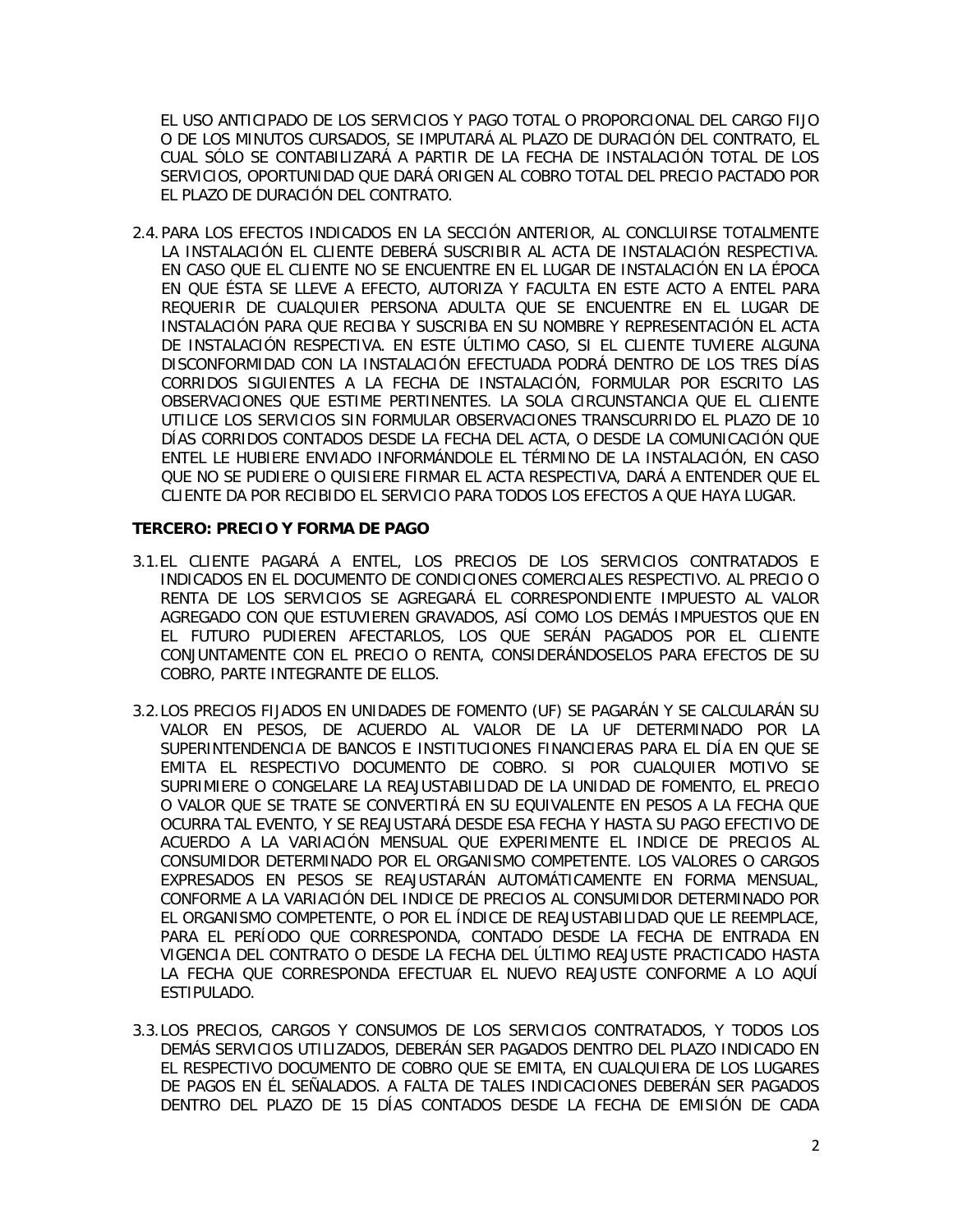DOCUMENTO EN ALGUNA DE LAS SUCURSALES DE ENTEL.

- 3.4.TODO PAGO QUE DEBA REALIZAR EL CLIENTE RELACIONADO CON ESTE CONTRATO, Y QUE NO CORRESPONDA A LA FACTURACIÓN O COBRO ORDINARIO DE SERVICIOS PRESTADOS, DEBERÁ REALIZARSE DENTRO DE LOS 5 DÍAS SIGUIENTES A SU COBRO POR PARTE DE ENTEL, Y EN EL DOMICILIO DE ÉSTA O EN LOS LUGARES EXPRESAMENTE INDICADOS PARA ELLO.
- 3.5.SERÁN DE CARGO DEL CLIENTE TODOS LOS GASTOS DE COBRANZA JUDICIAL Y EXTRAJUDICIAL DERIVADOS DE SU INCUMPLIMIENTO DE LAS OBLIGACIONES CONTRACTUALES EN CONFORMIDAD A LA LEY.
- 3.6.LA EMPRESA PODRÁ MODIFICAR EL PLAN TARIFARIO, PARA LO CUAL COMUNICARÁ AL CLIENTE EL NUEVO PLAN CON UNA ANTICIPACIÓN DE 60 DÍAS CORRIDOS A LA FECHA DE SU ENTRADA EN VIGENCIA. EL CLIENTE PODRÁ ACEPTAR O RECHAZAR DICHA MODIFICACIÓN. EN CASO QUE LA RECHACE SE ENTENDERÁ QUE HA PUESTO TÉRMINO AL CONTRATO. TRANSCURRIDO EL REFERIDO PLAZO DE 60 DÍAS SIN QUE EL CLIENTE SE HAYA PRONUNCIADO, LA EMPRESA PODRÁ ENRUTAR EL SERVICIO DE VOZ Y/O DE DATOS PARA QUE EL CLIENTE ACEPTE O RECHACE EL CAMBIO DEL PLAN TARIFARIO. TRANSCURRIDO UN PLAZO DE 5 DÍAS SIN UN PRONUNCIAMIENTO DEL CLIENTE POR MEDIOS FÍSICOS, DIGITALES O ELECTRÓNICOS, LA EMPRESA PODRÁ PONER TÉRMINO AL CONTRATO. LA EMPRESANO PODRÁ EJERCER ESTA FACULTAD DE MODIFICAR LAS TARIFAS RESPECTO DE CADA PLAN TARIFARIO POR CLIENTE MÁS DE UNA VEZ EN EL PERIODO DE CUATRO MESES. EN EL CASO DE DISMINUCIÓN DEL PRECIO DE LA TARIFA, SÓLO SE REQUERIRÁ QUE LA EMPRESA COMUNIQUE ESTA CIRCUNSTANCIA EXPLICANDO ESPECÍFICAMENTE DICHA DISMINUCIÓN AL CLIENTE EN FORMA PREVIA AL VENCIMIENTO DE LA FACTURA QUE INCLUYE DICHA DISMINUCIÓN. SIN PERJUICIO DE LO ANTERIOR, EL CLIENTE PODRÁ SIEMPRE EJERCER SU FACULTAD DE PORTAR EL NÚMERO TELEFÓNICO ASOCIADO AL PLAN TARIFARIO RESPECTIVO.
- 3.7.EL CLIENTE PODRÁ ACCEDER A LA FACTURACIÓN DETALLADA DE LOS SERVICIOS CONTRATADOS Y DE CONSUMO, CONFORME LA NORMATIVA VIGENTE, A TRAVÉS DEL PORTAL WEB HABILITADO PARA CLIENTES EN WWW.ENTEL.CL
- 3.8.EL DOCUMENTO DE COBRO SERÁ ENVIADO AL CLIENTE EN FORMATO PAPEL AL DOMICILIO QUE ÉSTE HAYA INFORMADO A ENTEL, A MENOS QUE EL CLIENTE HAYA AUTORIZADO EL ENVÍO DE SU FACTURA POR MEDIOS ELECTRÓNICOS. EL CLIENTE PODRÁ INFORMARSE LLAMANDO AL 600 4200 106.

# **CUARTO: CORTE Y REPOSICIÓN DE SERVICIOS**

ENTEL PODRÁ CORTAR EL SUMINISTRO DEL O LOS SERVICIOS IMPAGOS, LUEGO DE 5 DÍAS DE CUMPLIDA LA FECHA DE VENCIMIENTO DEL PLAZO ESTABLECIDO PARA SU PAGO, SIN HABERSE VERIFICADO EL MISMO. EL CORTE DEL SERVICIO IMPEDIRÁ REALIZAR CUALQUIER TIPO DE COMUNICACIÓN, EXCEPTUADAS AQUÉLLAS EXENTAS DE PAGO DESTINADAS A LOS NIVELES ESPECIALES DE SERVICIOS DE EMERGENCIA Y OTROS DEFINIDOS POR LA NORMATIVA; Y SALVO EN AQUELLOS CASOS EN QUE EL COBRO DEL SERVICIO SE EFECTÚE POR ADELANTADO, EN CUYO CASO SÓLO PROCEDERÁ EL CORTE UNA VEZ QUE EFECTIVAMENTE SE HAYA SUMINISTRADO EL SERVICIO QUE YA HA SIDO PAGADO. LA REPOSICIÓN DEL SERVICIO TENDRÁ COMO PLAZO MÁXIMO EL DÍA HÁBIL SIGUIENTE A LA FECHA EN QUE SE PAGUE EL DOCUMENTO DE COBRO IMPAGO. ASIMISMO, EL MONTO ADEUDADO PODRÁ DEVENGAR HASTA EL INTERÉS MÁXIMO CONVENCIONAL PARA OPERACIONES NO REAJUSTABLES, ENTENDIÉNDOSE POR ÉSTE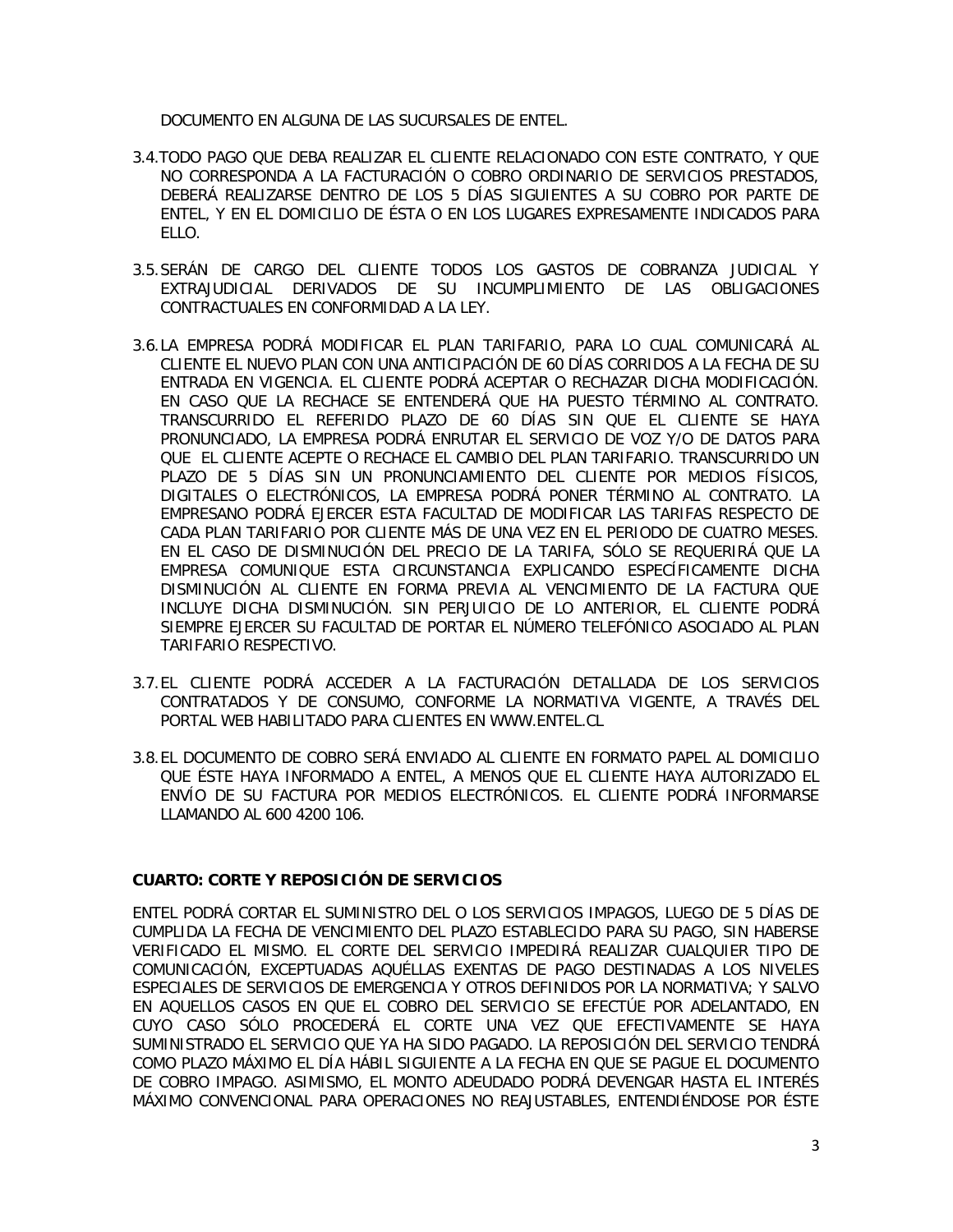EL QUE FIJE BAJO ESA DENOMINACIÓN LA SUPERINTENDENCIA DE BANCOS E INSTITUCIONES FINANCIERAS, O EL ORGANISMO QUE LA REEMPLACE. A FALTA DE MECANISMO DE DETERMINACIÓN DEL INTERÉS MÁXIMO CONVENCIONAL SEÑALADO, SE APLICARÁ LA TASA DE INTERÉS QUE CONSIDERE EQUIVALENTE EL BANCO CENTRAL DE CHILE.

## **QUINTO: INSTALACIONES INTERIORES Y EQUIPOS**

- 5.1.EN CASO QUE SE EFECTÚEN INSTALACIONES INTERIORES POR TERCEROS O SE UTILICEN EQUIPOS NO PROVISTOS POR ENTEL, ÉSTA NO SERÁ RESPONSABLE DE LAS ALTERACIONES, SUSPENSIONES, INTERRUPCIONES O FALLAS O NO FUNCIONAMIENTO QUE PUDIERAN PRESENTARSE EN LOS SERVICIOS CONTRATADOS. EN CASO QUE EL CLIENTE SOLICITARE A ENTEL LA ASISTENCIA TÉCNICA PARA LAS INSTALACIONES INTERIORES O PARA EL EQUIPAMIENTO NO PROPORCIONADO POR ELLA, EL TRABAJO RESPECTIVO SÓLO SE EJECUTARÁ UNA VEZ QUE EL CLIENTE HUBIERE ACEPTADO EL PRESUPUESTO CORRESPONDIENTE Y PAGADO O GARANTIZADO EL PAGO, A SATISFACCIÓN DE ENTEL. CON TODO, SERÁ FACULTATIVO DE ENTEL, COBRAR EL COSTO CORRESPONDIENTE EN UN SOLO DOCUMENTO DE COBRO O CONJUNTAMENTE CON CUALQUIER OTRO COBRO QUE REALICE AL CLIENTE. CUALQUIER GARANTÍA DE INSTALACIÓN QUEDARÁ SIN EFECTO, SI EL CLIENTE O TERCEROS EFECTÚAN INTERVENCIONES QUE AFECTEN LA CONFIGURACIÓN DEL HARDWARE Y SOFTWARE SOBRE LOS CUALES ÉSTA SE REALIZÓ.
- 5.2.LOS EQUIPOS Y DISPOSITIVOS QUE EL CLIENTE ADQUIERE, ARRIENDA O RECIBE DE ENTEL SON LOS INDICADOS EN LAS CONDICIONES COMERCIALES O EN OTRO DOCUMENTO SUSCRITO POR LAS PARTES, DECLARANDO EL CLIENTE RECIBIRLOS A SU MÁS ABSOLUTA Y ENTERA SATISFACCIÓN, SIN TENER RECLAMO ALGUNO QUE FORMULAR AL RESPECTO, OBLIGÁNDOSE A DESTINARLOS EXCLUSIVAMENTE A SUS PROPIAS ACTIVIDADES COMERCIALES. EL CLIENTE ASUME LA RESPONSABILIDAD DE LOS EQUIPOS QUE NO LE HAN SIDO PROVISTOS POR ENTEL, LOS QUE PUEDEN SER LA CAUSA DE UN MAL FUNCIONAMIENTO DE LOS SERVICIOS.
- 5.3.EN EL EVENTO QUE SE PRETENDA PRACTICAR EMBARGO, SECUESTRO, COMISO U OTROS ACTOS DE AUTORIDAD SOBRE LOS EQUIPOS ENTREGADOS POR ENTEL AL CLIENTE O, EN GENERAL, CUALQUIER ACTO QUE PUDIESE AFECTAR LA TITULARIDAD EN EL DOMINIO DE TALES EQUIPOS, EL CLIENTE SE OBLIGA DAR INMEDIATO AVISO DE DICHAS MEDIDAS A ENTEL Y A EJERCER A SU PROPIO CARGO, LAS ALEGACIONES, DEFENSAS, RECLAMACIONES Y ACCIONES QUE FUEREN PROCEDENTES PARA ACREDITAR LA PROPIEDAD DE ENTEL SOBRE LOS EQUIPOS, Y QUE PUEDA EJERCER LEGALMENTE EN SU CONDICIÓN DE TENEDOR DE LOS EQUIPOS. EL CLIENTE PERMITIRÁ EL ACCESO A ENTEL PARA QUE INSPECCIONE LOS EQUIPOS EN CUALQUIER LUGAR QUE SE ENCUENTREN.
- 5.4.EL CLIENTE DEBERÁ RESTITUIR A ENTEL LOS EQUIPOS DE PROPIEDAD DE ÉSTA A MÁS TARDAR DENTRO DE LOS 10 DÍAS SIGUIENTES AL TÉRMINO DE LA PROVISIÓN DEL RESPECTIVO SERVICIO, EN LAS MISMAS CONDICIONES EN QUE LE FUERON ENTREGADOS, SALVO EL DESGASTE POR EL USO ORDINARIO Y NATURAL DE LOS MISMOS. SI EL CLIENTE NO DEVUELVE A ENTEL LOS EQUIPOS DENTRO DEL PLAZO DE 10 DÍAS MENCIONADO, DEBERÁ PAGAR EL VALOR RESPECTIVO QUE SE INDICA EN LOS ANEXOS DE CONDICIONES COMERCIALES DE CADA SERVICIO. EN CASO QUE EL INCUMPLIMIENTO DEL CLIENTE SE PROLONGARE POR MÁS DE 20 DÍAS, SE PRESUMIRÁ QUE ÉSTE HA DECIDIDO ADQUIRIR DICHOS EQUIPOS, Y SE ENTENDERÁ PERFECCIONADO UN CONTRATO DE COMPRAVENTA RESPECTO DE TODOS LOS EQUIPOS NO RESTITUIDOS, CORRESPONDIENDO EL PRECIO DE DICHA COMPRAVENTA AL COSTO DE ADQUISICIÓN DE DICHOS EQUIPOS POR PARTE DE ENTEL.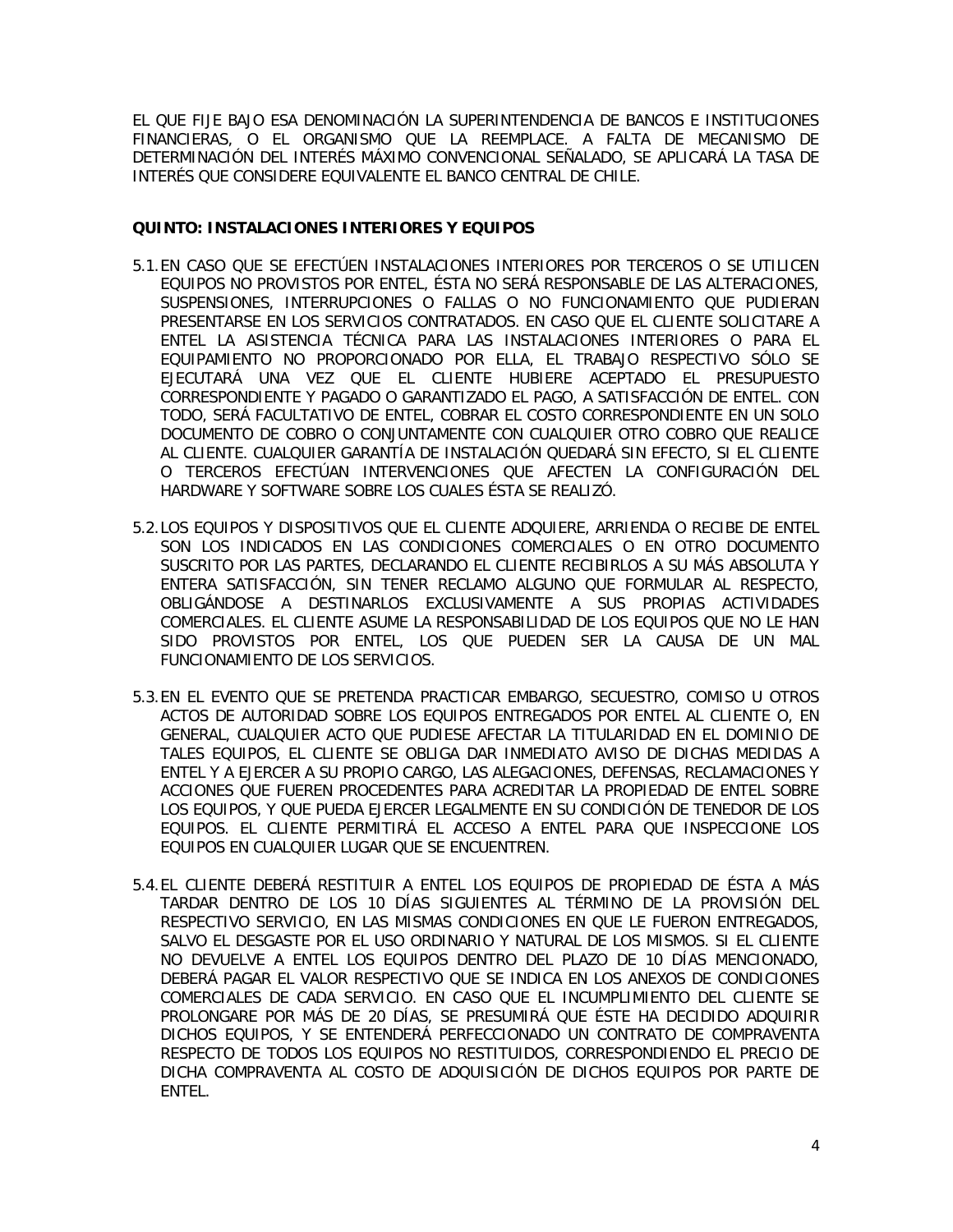- 5.5.EL CLIENTE SERÁ EL ÚNICO RESPONSABLE DE LOS EQUIPOS QUE ENTEL ENTREGUE PARA HACER USO DE LOS SERVICIOS CONTRATADOS, SALVO QUE EL DAÑO FUERE IMPUTABLE A ENTEL. EN CONSECUENCIA, EL CLIENTE RESPONDERÁ DE TODA PÉRDIDA, INCLUIDA LA DERIVADA DE UN CASO FORTUITO O FUERZA MAYOR, DEBIDAMENTE COMPROBADO, OBLIGÁNDOSE A RESTITUIR A ENTEL EQUIPOS EQUIVALENTES O PAGAR EL COSTO DE ADQUISICIÓN DE EQUIPOS IGUALES O SIMILARES CARACTERÍSTICAS, A ELECCIÓN DE ENTEL, CONSIDERANDO EL MENOR COSTO POR USO NATURAL DEL EQUIPO.
- 5.6.ENTEL, A FIN DE OTORGAR UN MEJOR SERVICIO PODRÁ MODIFICAR LA TECNOLOGÍA DE LOS EQUIPOS, MARCA, MODELO DE LOS MISMOS, LA CONFIGURACIÓN DE LOS MISMOS O DE LOS SERVICIOS, EFECTUAR INSTALACIONES EN REEMPLAZO, ADICIONALES O COMPLEMENTARIAS A LAS QUE POSEA EL CLIENTE, LO QUE SERÁ COMUNICADO AL CLIENTE.
- 5.7.ENTEL PROCEDERÁ A REPONER LOS EQUIPOS PROVISTOS POR ENTEL EN CASO QUE TALES EQUIPOS PRESENTEN FALLAS QUE LE SEAN IMPUTABLES. EN CASO QUE TALES FALLAS NO LE SEAN IMPUTABLES, EL COSTO DE TALES EQUIPOS DEBERÁ SER ASUMIDO POR EL CLIENTE, AL VALOR DE LOS EQUIPOS INDICADO EN LOS ANEXOS DE CONDICIONES COMERCIALES DE CADA PRODUCTO.

# **SEXTO: SERVICIOS DE MANTENCIÓN, REPARACIÓN Y VISITAS DE DIAGNÓSTICO**

- 6.1.CON EL OBJETO DE CONSTATAR Y DIAGNOSTICAR EL ESTADO DE LOS SERVICIOS Y DE EFECTUAR MANTENCIONES O REPARACIONES DEL SER EL CASO, EL CLIENTE AUTORIZA A ENTEL A QUE EFECTÚE VISITAS DE DIAGNÓSTICO, MANTENCIÓN Y/O DE REPARACIÓN Y A COBRAR LOS MONTOS CORRESPONDIENTES A LAS REFERIDAS VISITAS A LOS VALORES INFORMADOS AL CLIENTE, SALVO QUE TALES VISITAS SEAN NECESARIAS POR MOTIVOS IMPUTABLES A ENTEL.
- 6.2.LOS SERVICIOS PUEDEN RESULTAR AFECTADOS O SUSPENDIDOS POR MANTENCIONES O TRABAJOS NECESARIOS PARA SU ADECUADO FUNCIONAMIENTO, LOS QUE SERÁN COMUNICADOS CON ANTERIORIDAD AL CLIENTE.
- 6.3.EL CLIENTE DEBERÁ PERMITIR LA ENTRADA DEL PERSONAL QUE ENTEL DESIGNE, AL LUGAR DE INSTALACIÓN DE LOS EQUIPOS O DE PRESTACIÓN DE LOS SERVICIOS, PARA LA INSTALACIÓN, INSPECCIÓN Y REVISIÓN DE LOS SERVICIOS.
- 6.4.ENTEL SE RESERVA EL DERECHO DE EFECTUAR MEDICIONES PARA DETERMINAR LA UTILIZACIÓN DE LOS SERVICIOS, MEDIANTE DISPOSITIVOS CONECTADOS PERMANENTEMENTE O EN FORMA TRANSITORIA. LAS MEDICIONES REFERIDAS NO AFECTARÁN A LA INFORMACIÓN QUE SE CURSE, NI LA PRIVACIDAD DEL SERVICIO.
- 6.5.PARA LOS EFECTOS INDICADOS EN LA SECCIÓN ANTERIOR, AL CONCLUIRSE TOTALMENTE LA REPARACIÓN Y/O MANTENCIÓN EL CLIENTE DEBERÁ SUSCRIBIR EL PRESUPUESTO DE VISITA TÉCNICA RESPECTIVA. EN CASO QUE EL CLIENTE NO SE ENCUENTRE EN EL LUGAR DE REPARACIÓN Y/O MANTENCIÓN EN LA ÉPOCA EN QUE ÉSTA SE LLEVE A EFECTO, AUTORIZA Y FACULTA EN ESTE ACTO A ENTEL PARA REQUERIR DE CUALQUIER PERSONA ADULTA QUE SE ENCUENTRE EN EL LUGAR DE REPARACIÓN Y/O MANTENCIÓN PARA QUE RECIBA Y SUSCRIBA EN SU NOMBRE Y REPRESENTACIÓN EL PRESUPUESTO DE VISITA TÉCNICA RESPECTIVA. EN ESTE ÚLTIMO CASO, SI EL CLIENTE TUVIERE ALGUNA DISCONFORMIDAD CON LA REPARACIÓN Y/O MANTENCIÓN EFECTUADA PODRÁ DENTRO DE LOS TRES DÍAS CORRIDOS SIGUIENTES A LA FECHA DE REPARACIÓN Y/O MANTENCIÓN, FORMULAR POR ESCRITO LAS OBSERVACIONES QUE ESTIME PERTINENTES. LA SOLA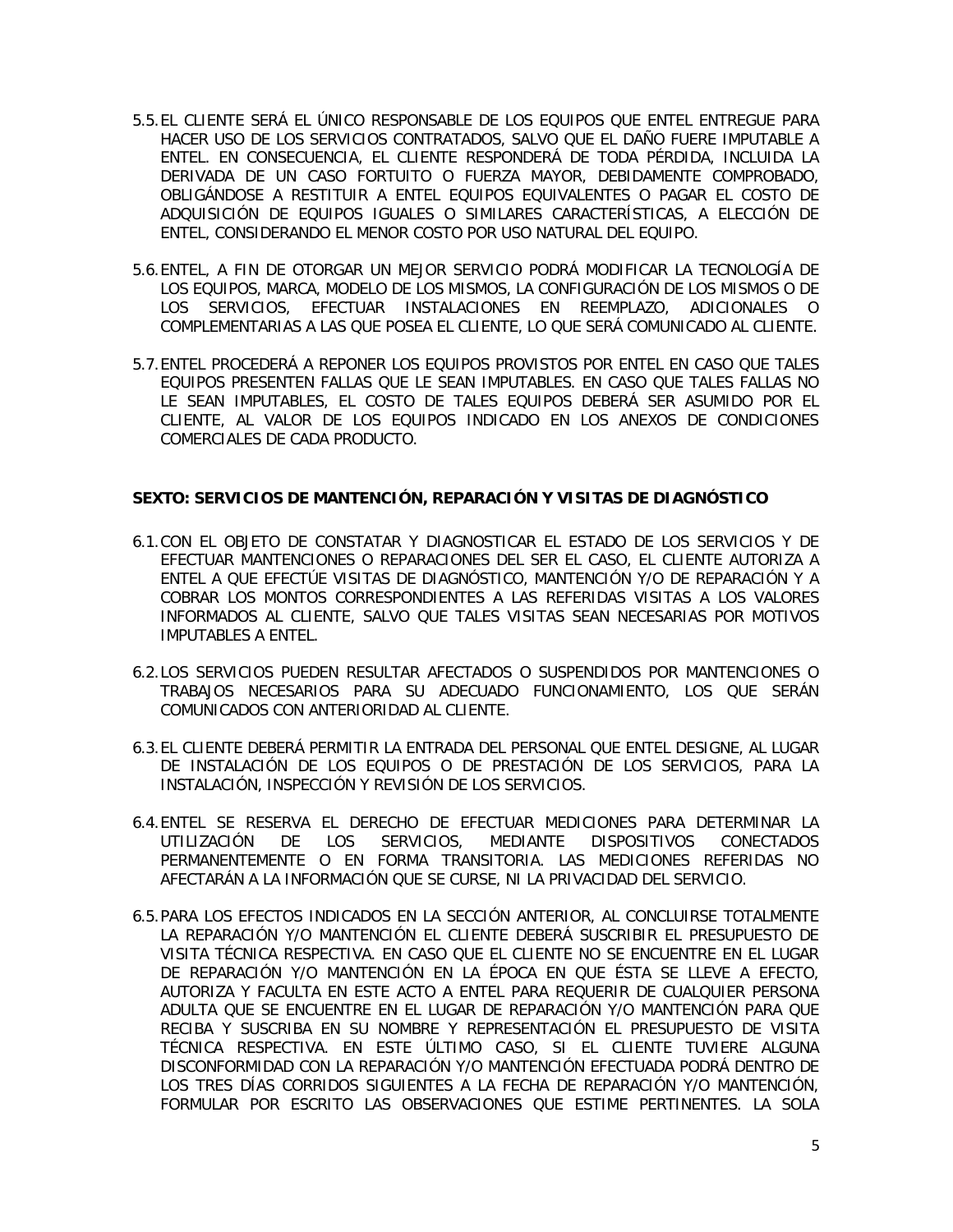CIRCUNSTANCIA QUE EL CLIENTE UTILICE LOS SERVICIOS SIN FORMULAR OBSERVACIONES TRANSCURRIDO EL PLAZO DE 10 DÍAS CORRIDOS CONTADOS DESDE LA FECHA DEL PRESUPUESTO, O DESDE LA COMUNICACIÓN QUE ENTEL LE HUBIERE ENVIADO INFORMÁNDOLE EL TÉRMINO DE LA REPARACIÓN Y/O MANTENCIÓN, EN CASO QUE NO SE PUDIERE O QUISIERE FIRMAR EL PRESUPUESTO DE VISITA TÉCNICA RESPECTIVA, DARÁ A ENTENDER QUE EL CLIENTE DA SE ENTENDERÁ POR RECIBIDO EL SERVICIO PARA TODOS LOS EFECTOS A QUE HAYA LUGAR.

6.6.LAS FALLAS QUE NO SEAN IMPUTABLES A ENTEL TENDRÁN UN COSTO QUE SERÁ DETERMINADO EN EL PRESUPUESTO DE VISITA TÉCNICA PREVIO APROBACIÓN POR PARTE DEL CLIENTE DE LA REPARACIÓN DEL SERVICIO.

## **SÉPTIMO: CAMBIO DE PLAN**

EL CLIENTE PODRÁ SOLICITAR EL CAMBIO DE SU PLAN CONTRATADO SIEMPRE QUE ÉSTE HUBIESE ESTADO VIGENTE EL PLAZO MÍNIMO PACTADO EN LAS CONDICIONES COMERCIALES CONTANDO DESDE LA INSTALACIÓN DEL RESPECTIVO SERVICIO, Y SIEMPRE QUE DICHO CAMBIO, DE ACUERDO A LO INFORMADO POR ENTEL, NO IMPORTE UNA MAYOR UTILIZACIÓN DE INFRAESTRUCTURA, RECURSOS DE REDES O EQUIPOS ADICIONALES. EN CASO QUE EL CLIENTE DESEE UN CAMBIO DE PLAN Y ÉSTE SÍ IMPORTE, DE ACUERDO A LO INFORMADO POR ENTEL, UNA MAYOR UTILIZACIÓN DE INFRAESTRUCTURA, RECURSOS DE REDES O EQUIPOS ADICIONALES, O UNA DISMINUCIÓN A LA FACTURACIÓN CONVENIDA, DEBERÁ SOLICITARLO DIRECTAMENTE A ENTEL QUIEN LE INFORMARÁ LOS PROCEDIMIENTOS A SEGUIR Y LAS MODIFICACIONES CONTRACTUALES QUE SEAN PERTINENTES ACORDAR. SI ADEMÁS EL CAMBIO DE PLAN INVOLUCRA LA VISITA DE TÉCNICOS A LA DIRECCIÓN DE INSTALACIÓN U OTROS REQUERIMIENTOS ESPECIALES, SE LE INDICARÁ EL COBRO ADICIONAL QUE CORRESPONDA EL QUE SERÁ INCLUIDO EN EL PRÓXIMO DOCUMENTO DE COBRO. CADA VEZ QUE SE EFECTÚE UN CAMBIO DE PLAN QUE IMPLIQUE UNA MAYOR UTILIZACIÓN DE INFRAESTRUCTURA, RECURSOS DE REDES O EQUIPOS ADICIONALES, LAS PARTES DEBERÁN CONVENIR LAS NUEVAS CONDICIONES APLICABLES AL O LOS SERVICIOS.

# **OCTAVO: OBLIGACIONES DEL CLIENTE**

SIN PERJUICIO DE OTRAS OBLIGACIONES QUE EMANAN DEL CONTRATO Y DE LA LEY SERÁN OBLIGACIONES DEL CLIENTE, LAS SIGUIENTES: A) NO USAR EL SERVICIO CONTRATADO CON FINES ILEGALES, NO AUTORIZADOS, O CONTRARIOS AL ORDENAMIENTO JURÍDICO. B) INTRODUCIR MODIFICACIONES O ALTERACIONES DE CUALQUIER CLASE A LOS SERVICIOS, YA SEA EN SU INFRAESTRUCTURA O FUNCIONAMIENTO; C) CAMBIAR EL DOMICILIO DE INSTALACIÓN; D) CEDER A TERCEROS A CUALQUIER TÍTULO Y YA SEA TOTAL O PARCIALMENTE, EL SERVICIO CONTRATADO O LAS OBLIGACIONES O DERECHOS EMANADOS DEL CONTRATO, SIN PREVIA AUTORIZACIÓN DE ENTEL.

# **NOVENO: SERVICIOS DE ASISTENCIA TÉCNICA, COMERCIAL Y RECLAMOS.**

EL CLIENTE PODRÁ INFORMARSE SOBRE SERVICIOS DE ASISTENCIA TÉCNICA, EQUIPOS Y SERVICIOS VIGENTES QUE ENTEL OFRECE A TRAVÉS DE LOS DIVERSOS MEDIOS QUE ÉSTA DISPONGA PARA ELLO, TALES COMO EL SITIO WEB [WWW.ENTEL.CL](http://www.entel.cl/) O LLAMANDO AL 600 3600 106. PARA RECLAMOS PODRÁ COMUNICARSE AL SIGUIENTE TELÉFONO 600 3600 106 O EFECTUARLOS EN EL SITIO WEB [WWW.ENTEL.CL.](http://www.entel.cl/) SECCIÓN RECLAMOS.

#### **DÉCIMO: TRASLADO DE SERVICIOS**

SI EL CLIENTE SOLICITA EL TRASLADO DE LOS SERVICIOS CONTRATADOS POR CAMBIO DE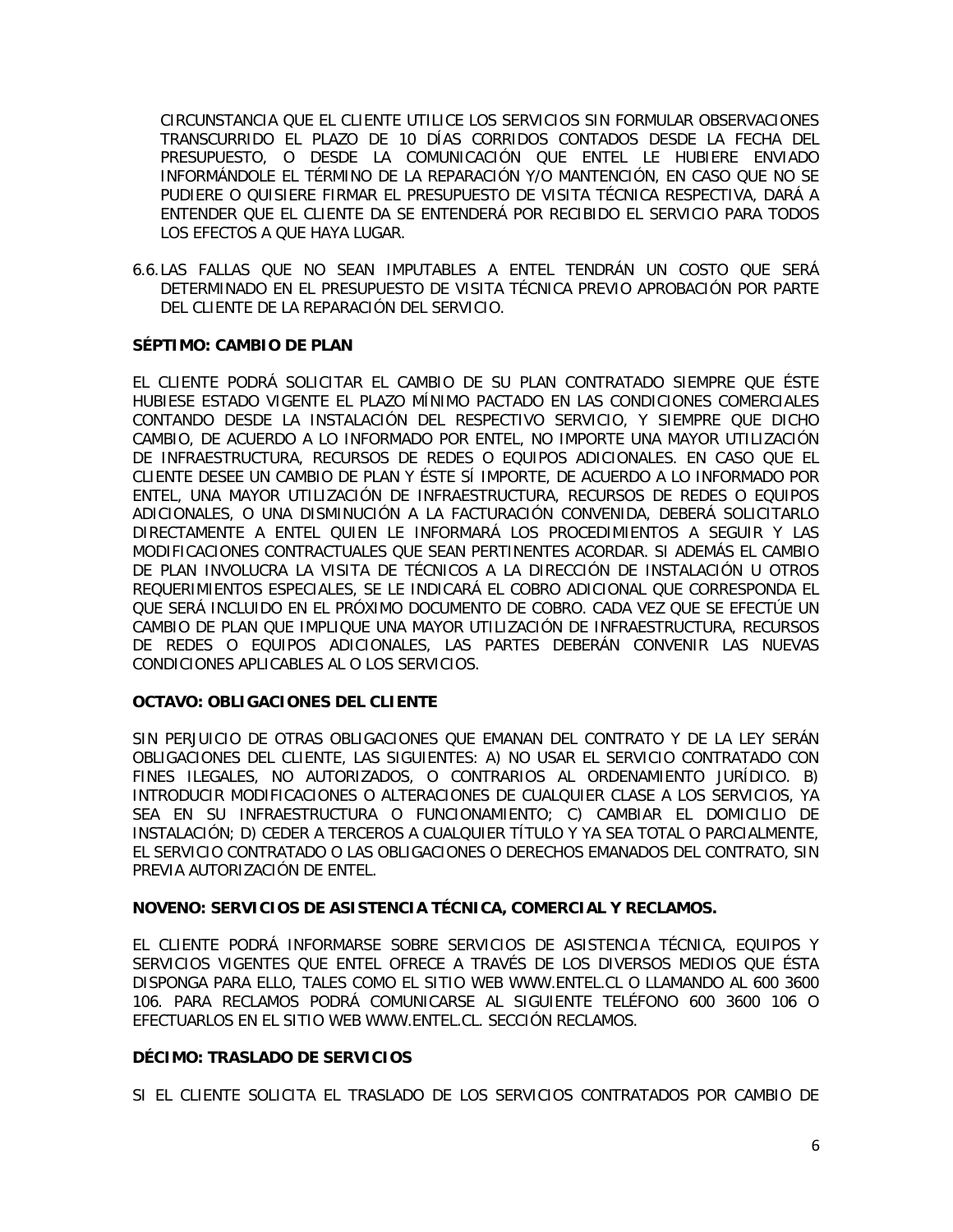DOMICILIO DEBERÁ HACERLO POR ESCRITO, Y ENTEL DENTRO DE LOS 5 DÍAS HÁBILES SIGUIENTES LE INFORMARÁ LA FACTIBILIDAD, OPORTUNIDAD Y COSTO DEL TRASLADO, A TRAVÉS DEL RESPECTIVO PRESUPUESTO. ACEPTADO EL PRESUPUESTO POR EL CLIENTE, ENTEL EJECUTARÁ EL TRASLADO DENTRO DEL PLAZO DE 60 DÍAS SIGUIENTES.

## **DÉCIMO PRIMERO: CESIÓN**

ENTEL SE RESERVA LA FACULTAD DE CEDER A TERCEROS EL DERECHO DE COBRAR LOS PRECIOS O RENTAS PACTADAS Y/O LOS DEMÁS DERECHOS QUE PARA ELLA EMANA DE LOS CONTRATOS SUSCRITOS, E INCLUSIVE LOS CONTRATOS MISMOS, YA SEA EN DOMINIO O EN GARANTÍA, O BIEN PARA DESIGNAR UN DIPUTADO PARA SU COBRO.

EL CLIENTE NO PODRÁ CEDER A TERCEROS LOS SERVICIOS CONTRATADOS A ENTEL, A NINGÚN TÍTULO, NI EN TODO O EN PARTE, A MENOS QUE CUENTE CON LA AUTORIZACIÓN PREVIA Y POR ESCRITO DE ENTEL O QUE LA LEY LE FACULTE EXPRESAMENTE PARA ELLO.

## **DÉCIMO SEGUNDO: VIGENCIA**

LA VIGENCIA DE CADA SERVICIO Y DEL CONTRATO SERÁ LA CONVENIDA EN LAS CONDICIONES COMERCIALES Y COMENZARÁ A REGIR DESDE LA FECHA DE INSTALACIÓN DE LOS SERVICIOS. SI NINGUNA DE LAS PARTES MANIFIESTA MEDIANTE COMUNICACIÓN ESCRITA SU VOLUNTAD DE PONER TÉRMINO AL CONTRATO CON A LO MENOS 30 DÍAS DE ANTICIPACIÓN A LA FECHA DE VENCIMIENTO ORIGINAL O CUALQUIERA DE SUS PRÓRROGAS, EL CONTRATO SE RENOVARÁ AUTOMÁTICA Y SUCESIVAMENTE POR PERÍODOS IGUALES Y SUCESIVOS DE UN AÑO, A EXCEPCIÓN DE LOS CONTRATOS PARA EL SERVICIO DE INSTALACIÓN Y PARA PROVEER DE INFRAESTRUCTURA.

## **DÉCIMO TERCERO: SUSPENSIÓN TRANSITORIA**

EL CLIENTE PODRÁ SOLICITAR LA SUSPENSIÓN TRANSITORIA DE LOS SERVICIOS CONTRATADOS. DURANTE EL PERÍODO DE SUSPENSIÓN NO SE APLICARÁN LOS CARGOS FIJOS Y VARIABLES. EL CLIENTE PODRÁ SOLICITAR LA SUSPENSIÓN TRANSITORIA UNA VEZ AL AÑO CALENDARIO Y SU DURACIÓN SERÁ DE UN MES CALENDARIO. LA SUSPENSIÓN DEL SERVICIO TENDRÁ UN COSTO ASOCIADO EL CUAL DEPENDERÁ DEL PRODUCTO QUE QUIERA EL CLIENTE SUSPENDER. DICHO COSTO SE ENCUENTRA INFORMADO EN EL DOCUMENTO DE CONDICIONES COMERCIALES DEL PRODUCTO RESPECTIVO.

# **DÉCIMO CUARTO: TÉRMINO DEL CONTRATO**

14.1 ENTEL PONDRÁ TÉRMINO A LA PROVISIÓN DEL SERVICIO DENTRO DEL PLAZO DE UN DÍA HÁBIL A CONTAR DE LA NOTIFICACIÓN QUE EFECTÚE EL CLIENTE MANIFESTANDO SU VOLUNTAD EN ESTE SENTIDO. A PARTIR DE ESTA FECHA DEJARÁN DE DEVENGARSE LOS CARGOS FIJOS ASOCIADOS A LOS SERVICIOS CUYA FINALIZACIÓN SE HA SOLICITADO, Y EN EL CASO QUE SE HAYAN COBRADO TALES CARGOS EN FORMA ADELANTADA, ENTEL REALIZARÁ LAS DEVOLUCIONES PROPORCIONALES QUE CORRESPONDAN. SI EL CLIENTE DESEA PONER TÉRMINO A CUALQUIERA DE LOS SERVICIOS CONTRATADOS O AL CONTRATO, ANTES DE CUMPLIRSE EL PERÍODO DE VIGENCIA ESTIPULADO EN LA CLÁUSULA ANTERIOR DEBERÁ PAGAR A ENTEL A TÍTULO DE INDEMNIZACIÓN UNA SUMA EQUIVALENTE AL TOTAL DEL CARGO FIJO CORRESPONDIENTE AL VALOR DE INSTALACIONES E INFRAESTRUCTURA, MULTIPLICADA POR EL NÚMERO DE MESES FALTANTES PARA CUMPLIR EL PERÍODO DE VIGENCIA PACTADO.

14.2DE SU PARTE, ENTEL ESTARÁ FACULTADA PARA PONER TÉRMINO ANTICIPADO AL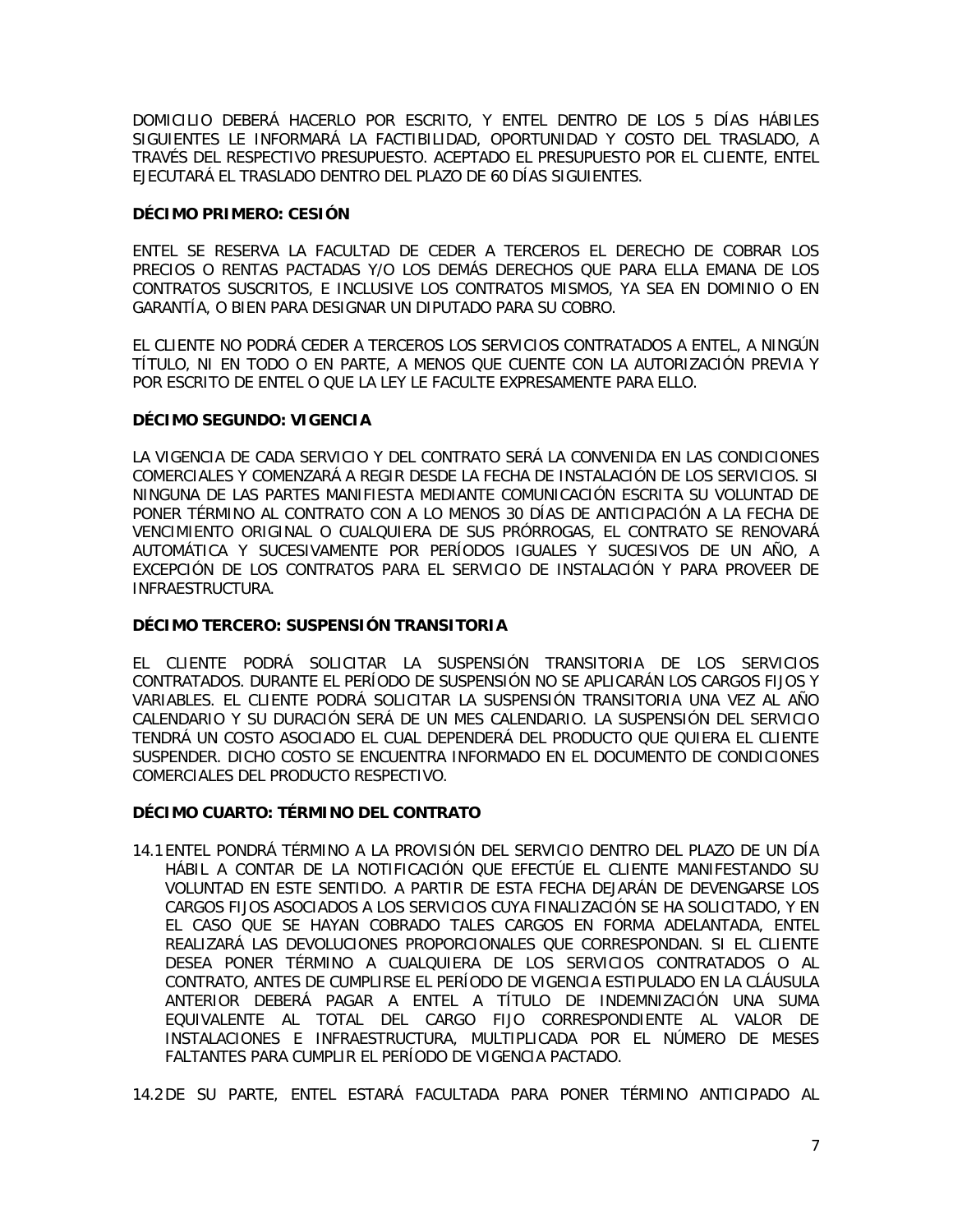CONTRATO EN CUALQUIERA DE LOS SIGUIENTES CASOS: A) NO PAGO DEL SERVICIO ADEUDADO DENTRO DE LOS 90 DÍAS CORRIDOS SIGUIENTES A LA FECHA DE VENCIMIENTO DEL RESPECTIVO DOCUMENTO DE COBRO; B) SI EL CLIENTE INCURRIERE EN CESACIÓN DE PAGOS, NOTORIA INSOLVENCIA, O SE SOLICITARE O SE DECLARARE SU QUIEBRA; C) SI POR CASO FORTUITO O FUERZA MAYOR, O DISPOSICIÓN DE LA AUTORIDAD DE ENTEL QUEDARE EN LA IMPOSIBILIDAD DE PRESTAR LOS SERVICIOS CONTRATADOS; D) SI EL CLIENTE INCUMPLIERE CUALQUIERA DE LAS OBLIGACIONES ASUMIDAS EN ESTE CONTRATO.

14.3NO OBSTANTE LO ANTERIOR, EL CLIENTE ESTARÁ OBLIGADO AL PAGO DE TODAS LAS SUMAS QUE ADEUDARE A ENTEL EN VIRTUD DEL CONTRATO.

## **DÉCIMO QUINTO: TRATAMIENTO DE DATOS PERSONALES**

- 15.1 EL CLIENTE AUTORIZA A ENTEL O SUS EMPRESAS RELACIONADAS Y/O FILIALES PARA EFECTUAR TRATAMIENTO DE SUS DATOS PERSONALES, CON FINALIDADES DE MARKETING, DE LA PROPIA PRESTACIÓN DE LOS SERVICIOS, Y/O CON EL OBJETO DE ENTREGAR INFORMACIÓN Y/O BENEFICIOS. LOS REFERIDOS DATOS PERSONALES PODRÁN EN CASOS CONCRETOS SER COMUNICADOS A TERCEROS, SÓLO PARA CUMPLIR CON LAS FINALIDADES RECIÉN MENCIONADAS.
- 15.2 EN CASO QUE EL CLIENTE NO DESEE RECIBIR INFORMACIÓN PUBLICITARIA, PROMOCIONAL, COMERCIAL Y/O DE ENTRETENIMIENTO, DEBERÁ COMUNICAR TAL CIRCUNSTANCIA A ENTEL SOLICITANDO LA SUSPENSIÓN DE LOS ENVÍOS DE TALES COMUNICACIONES PROMOCIONALES O DE MARKETING, POR EL MEDIO QUE EN LA MISMA COMUNICACIÓN SE INDIQUE.
- 15.3 SI EL CLIENTE DESEA EFECTUAR EL CAMBIO DE SUS DATOS PERSONALES, DEBERÁ SOLICITARLO A ENTEL CONTACTÁNDOSE AL 600 4200 106 EL CLIENTE DEBERÁ MANTENER EN TODO MOMENTO SUS DATOS PERSONALES (CORREO ELECTRÓNICO, DOMICILIO, ENTRE OTROS) ACTUALIZADOS, COMUNICANDO CUALQUIER CAMBIO EN ELLOS A ENTEL POR EL MEDIO INDICADO ANTERIORMENTE.

#### **DÉCIMO SEXTO: CONTRATACIÓN A DISTANCIA**

- 16.1 LAS PARTES ACUERDAN QUE ENTRE LOS MECANISMOS, TÉCNICAS Y FORMAS DE CONTRATACIÓN Y DECLARACIÓN DE VOLUNTAD A DISTANCIA, SE ENCUENTRAN EL USO DE MENSAJES ELECTRÓNICOS, LAS COMUNICACIONES TELEFÓNICAS, INTERNET, GRABACIONES DE LLAMADAS Y VOZ, LOS REGISTROS ELECTRÓNICOS DE VOZ Y/O DATOS GENERADOS DESDE EL EQUIPO DE TELEFONÍA MÓVIL O DESDE INTERNET, ENTRE OTROS QUE PUEDAN EXISTIR, CUYO USO LAS PARTES AUTORIZAN PARA LA CONTRATACIÓN, HABILITACIÓN, MODIFICACIÓN O TERMINACIÓN DE SERVICIOS Y/O CONTRATOS, Y PARA LA REALIZACIÓN DE OTRAS OPERACIONES COMO CONSULTAS, PAGOS, CONFIGURACIONES, ENTRE OTROS, OTORGÁNDOLES PLENA VALIDEZ EN ESTE ACTO, TODO ELLO DE CONFORMIDAD CON LA NORMATIVA VIGENTE.
- 16.2 LAS CLAVES O MEDIOS DE IDENTIFICACIÓN O AUTENTICACIÓN QUE PROVEA ENTEL AL CLIENTE, SERÁN DE SU ÚNICO, PLENO Y EXCLUSIVO CONOCIMIENTO, USO OPERACIONAL Y RESPONSABILIDAD.